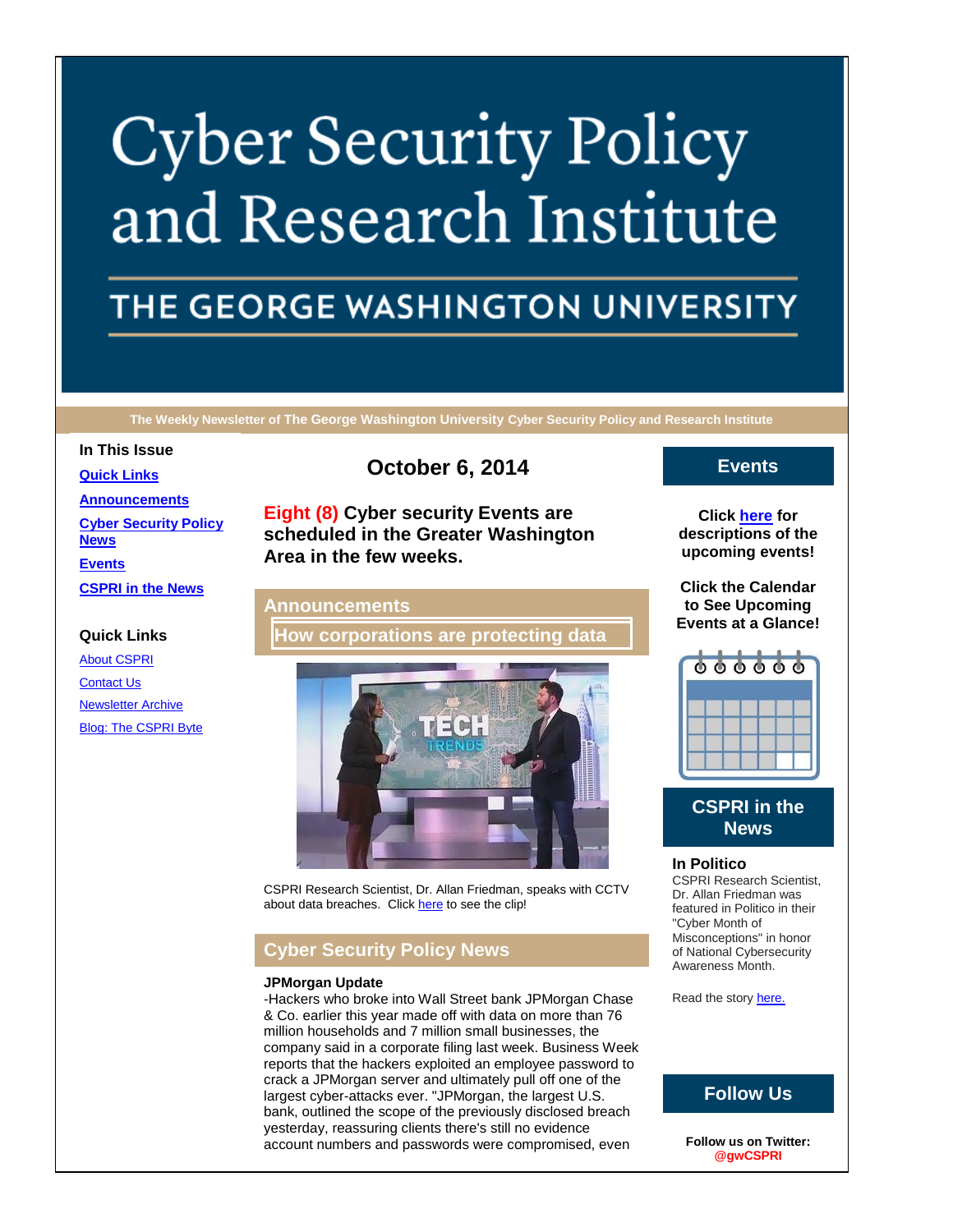as names and contact data were exposed," [wrote](http://r20.rs6.net/tn.jsp?e=001BboyfxuKTNM3nmCWYUjWJ8RdZUWY8tITRakrnl2S6ADAsNUxAhUtpcSeNAkxsFKNZlH5ZMV35qUOVGVtFiqptMDSkUVYrDVe0L_z5Y6L0jE9-yPvI6GL4dyZc8qZxl1bJfujE8dgSexk9kkPyKlRSgLsD4NDdPkYziSRzkLp_8toCd0AC710oigD6esNbPjmYruzSS7JIcXsmFQukGaCS4qfzMEeo-Ex) Hugh Son and Michael Riley. "People who logged on to certain websites or mobile apps had contact information stolen, the New York-based company said." A copy of that corporate filing is [here.](http://r20.rs6.net/tn.jsp?e=001BboyfxuKTNM3nmCWYUjWJ8RdZUWY8tITRakrnl2S6ADAsNUxAhUtpcSeNAkxsFKNZlH5ZMV35qXXUiraDXexIJrFNklvkMtk2tuSplOWbU2uwE0bOcnSw3NAHaAv8eASIao352MM8dUXE-M_RoGQ57cnz0t9Rbpz4pCZb-iGKG6OTIyF9KCRKGIOp5M1cB3-)

The break-in at JPMorgan has prompted investigations by at least two state attorneys general, Reuters [reports.](http://r20.rs6.net/tn.jsp?e=001BboyfxuKTNM3nmCWYUjWJ8RdZUWY8tITRakrnl2S6ADAsNUxAhUtpcSeNAkxsFKNZlH5ZMV35qVYQp2yYXEoANGwILsYkw9PdXL3MGqKhfr_-u9Cj1Hd4Vej7Ttqn238Kaa6vZnIPAdEURXpZndmkBgL8LXj80UsrlkOAtHu3CQjqYBDx2jashoUpy7fJFJihxn2_sV-tSQXU809QtkhyMxTyEvZBQdoEygidMSjr75tTyncpEMhSYcO-w4vYbngHOdmQoZHx48=) "Illinois Attorney General Lisa Madigan said she has launched a probe into the hack on the No. 1 U.S. bank by assets," Jim Finkle and Karen Freifeld wrote. "Connecticut is also investigating, said a person familiar with the matter who was not authorized to publicly discuss the probe."

Speaking on CBS's 60 Minutes Sunday night, FBI Director James Comey called cyber attacks an "epidemic." "Cybercrime is becoming everything in crime," Comey [said.](http://r20.rs6.net/tn.jsp?e=001BboyfxuKTNM3nmCWYUjWJ8RdZUWY8tITRakrnl2S6ADAsNUxAhUtpcSeNAkxsFKNZlH5ZMV35qXr2qD1sCunzvxWsAhude4VNlyC8A5Cx8BUFjAKeWf0UPvvqwpH4we7aDe8IeU08AXoNbKzyPnvZsTVwkYDE21Lh-5p6UxPlzcJiIwYh-LWtLwzB0imgccg) "Again, because people have connected their entire lives to the Internet, that's where those who want to steal money or hurt kids or defraud go. So it's an epidemic for reasons that make sense."

#### **ComputerCOP**

-A popular program marketed as a way to help parents protect their children from online predators may actually be putting those families' privacy at risk, according to a report published by the Electronic Frontier Foundation. The EFF looked at ComputerCOP, a software title that has become so popular that local police forces nationwide hand it out free to concerned parents. But as the National Journal [reports,](http://r20.rs6.net/tn.jsp?e=001BboyfxuKTNM3nmCWYUjWJ8RdZUWY8tITRakrnl2S6ADAsNUxAhUtpcSeNAkxsFKNZlH5ZMV35qWmQV7ohBW3oaVM_miTl8Rnapa-d95_qyc3moTyQUDFe8N1XbKIVCIbcp2n78HU2s3GLGUfIkBPFCLGKu1_i9y_NCcQaUHUGTejMuurObtcgCpg4r0XAGP98opMShi3OF5rZGQ3tytGQn_wrQnSi2NnbJLIYXvQDz56LJ3ZQnkMbjes6oLbrtK-m9B-vQ6KGU0=) the EFF analysis of the program found no evidence that the program is keeping kids safe. "Instead, the report says, it serves as de facto spyware that takes private computer data and puts it online with woefully inadequate protections."

Meanwhile, the U.S. attorney general urged technology companies to preserve law-enforcement access to smartphone data, responding to new privacy features from Apple Inc. and Google Inc. that he said would hamper investigations of child sex abuse. "Holder said today in prepared remarks he hoped the industry would co-operate ensure (sic) that authorities can still get information with court approval from mobile devices," the Globe and Mai[lreports.](http://r20.rs6.net/tn.jsp?e=001BboyfxuKTNM3nmCWYUjWJ8RdZUWY8tITRakrnl2S6ADAsNUxAhUtpcSeNAkxsFKNZlH5ZMV35qX19o3NP3G7hKv1647-cuqTbzDO-g-A9YDo8uUHVUscstEuhFGojEtXzybXc4d3Rx5xEsCZMXjUEnFB9AtlbJDH9_pYAx7zx3k2YpDejIJS6nKcvHDYsl0y9wYc46Y9lmADvdO8D89VozAhKH1XVv8j0as86DlmtDDRVovIfnK3BjvIvGTyrC8m) "His comments echo concerns from other law enforcement officials that the companies' new privacy policies will stymie inquiries into crimes ranging from drug trafficking to terrorism."

#### **Vulnerability in flash drives**

-A serious security hole present in most USB flash drives allows the devices to be infected with insidious, undetectable malicious software, according to Wired.com. Researchers first presented their findings - which they dubbed "Bad USB" -- this summer at the Black Hat security convention in Las Vegas, but they declined to release details of the exploit. This past week, however, instructions showing exactly how the flaw can be exploited were posted online. "In a talk at the Derbycon hacker conference in Louisville, Kentucky last week, researchers Adam Caudill and Brandon Wilson showed that they've reverse engineered the same USB firmware as Nohl's SR Labs, reproducing some of Nohl's BadUSB tricks," [writes](http://r20.rs6.net/tn.jsp?e=001BboyfxuKTNM3nmCWYUjWJ8RdZUWY8tITRakrnl2S6ADAsNUxAhUtpcSeNAkxsFKNZlH5ZMV35qWtBqqah2bmQhRDxWSdjoSlNB4x_BqpTh7AKDthY_KaDE8U4V6La1Vg-Cnnvzp0HMaCvDPjXYJ8EbCHKxwv021q_JKZOCHxnqTWeU6CcZx4LA==) Wired's Andy Greenberg. "And unlike Nohl, the hacker pair has also [published the code for those attacks on Github,](http://r20.rs6.net/tn.jsp?e=001BboyfxuKTNM3nmCWYUjWJ8RdZUWY8tITRakrnl2S6ADAsNUxAhUtpcSeNAkxsFKNQYRDd-fcqVKywFer7agSPuWJamYNERZSn1481t_Nim8m1h5II_o_OTykIH3nbuki) raising the stakes for USB makers to either fix the problem or leave hundreds of millions of users vulnerable.

#### **Follow CSPRI Associate Director, Costis Toregas: @DrCostisToregas**

**Follow CSPRI Research Scientist, Allan Friedman: @allanfriedman**